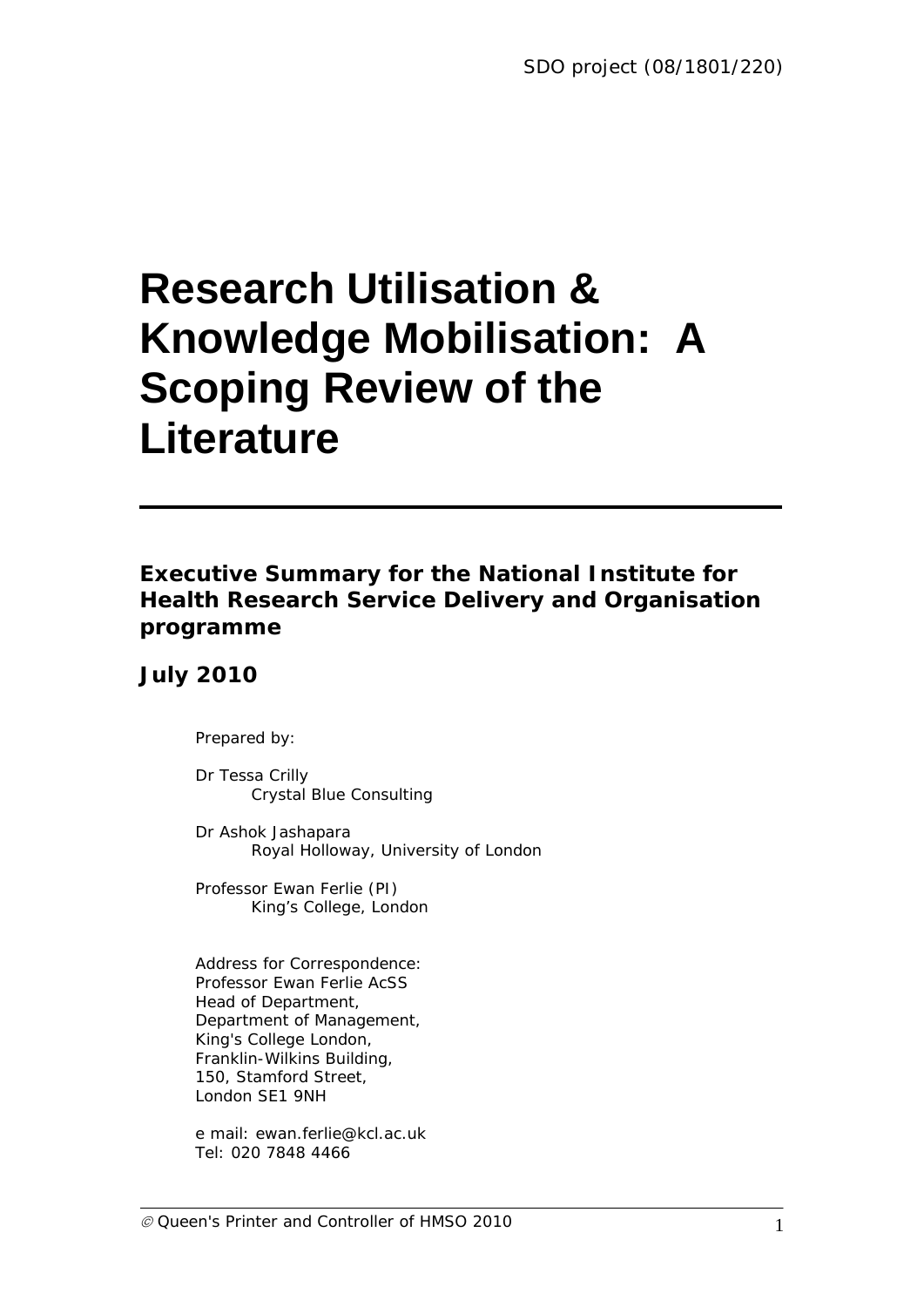## *Executive Summary*

### Background

There is a now a well established literature on the utilisation of *clinical* evidence in health care; however, there has so far been less consideration of how *management* research and evidence might get into practice in health care organisations. This second literature stream redirects our attention from the clinical practitioner level to the organisational level. Over the last decade or so, there has been a rapid growth of the literature on knowledge management and mobilisation within the growing generic (i.e. non-health care specific) management literature. What implications does it have for understanding and designing knowledge mobilisation processes in health care organizations?

### Aims

The aim of this review is to explore the literature on knowledge mobilisation and research utilisation, looking for evidence of work at the meso (organisational) level. It is a scoping review, intended to identify gaps and opportunities for future research.

### About this study

We undertook a structured review of 29 predominantly high-impact, peer reviewed academic journals in the generic management and health sector literature (Phase 1). A supplementary (Phase 2) search of electronic databases used systematic methods to capture practitioner and grey literature.

The two bodies of literature – generic management and health – were compared and contrasted to explore which management sub-literatures have crossed into the healthcare stream and which have not.

Phase 1 generated 585 titles and abstracts, 43% (251/585) of which were selected as papers for more detailed review. Ten thematic categories were identified in the management literature and mapped onto the health stream. Phases 1 and 2 identified a further two health-specific domains.

The twelve domains of thought were analysed to develop propositions as guides to future research. An earlier draft of this study  $(3<sup>rd</sup>$  July 2009) informed the SDO research call "KM259: Research Utilisation and Knowledge Mobilisation by Healthcare Managers".

Exemplar papers were identified in Phase 1 as a way of signposting the domains in the generic management literature. The most cited paper (based on Web of Science) was selected along with a paper of notable interest.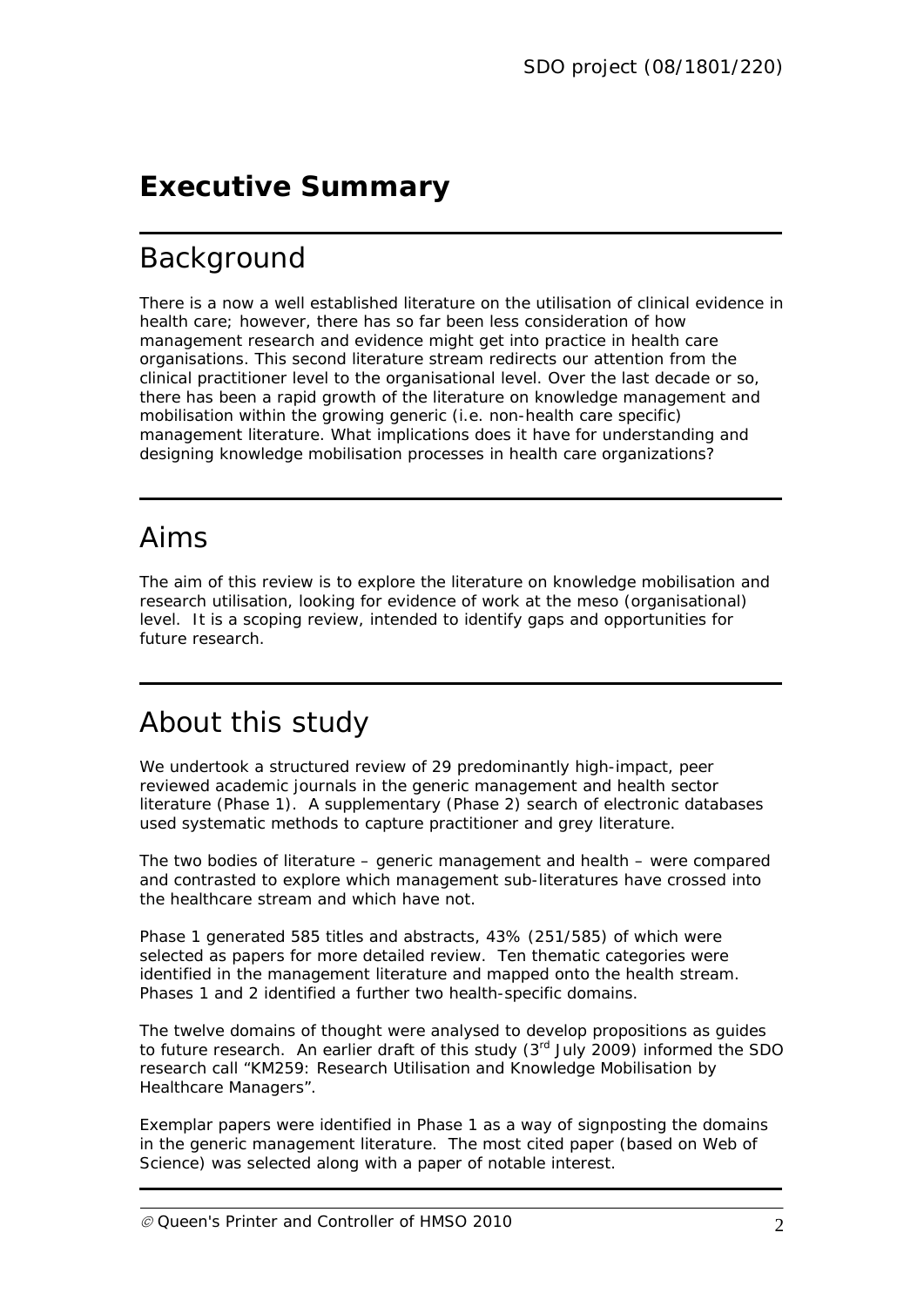# Key findings

The domains are listed here with accompanying propositions, which may or may not be true: they are designed to articulate a research agenda.

**1. Nature of Knowledge and Knowing** is a line of philosophical enquiry, important in both literatures.

**PROPOSITION 1.** Epistemology matters. For example, knowledge-as-data, knowledge-as-meaning, or knowledge-as-practice reflect different epistemologies that demand different responses to create and exploit knowledge.

The literature in both health and generic management fields has been grappling with the question of 'what is knowledge or evidence?' and 'how do we know what we know?'. There is a broad distinction between explicit information, that can be codified into a protocol or decision support system, and tacit or more messy knowledge that resides in people's minds. Some important streams of the literature lay emphasis on the importance of tacit knowledge. For practitioners, it suggests that knowledge transfer happens through experience in the field, often informally, rather than through directives.

There is a sharp debate about what constitutes good knowledge, research or evidence. Conventional wisdom, privileging systematic evidence through randomized control trials, is being challenged. The role of patient experience lies at the heart of this debate. The medical hierarchy of evidence, placing systematic review of RCTs at the top and patient experience at the bottom, infuriates theorists who argue that the patient experience is a legitimate form of evidence, communicated through narrative.

|  |  | Exemplar Papers: |  |
|--|--|------------------|--|
|--|--|------------------|--|

| $2.1011$ $\mu$ $1.411$ $\mu$ $\mu$ $\sigma$ $\sigma$ |                                             |
|------------------------------------------------------|---------------------------------------------|
| Tsoukas, H. & Vladimirou, E (2001).                  | The theoretical overview of the literature  |
| What is organizational knowledge?                    | makes an important connection between       |
| Journal of Management Studies, 38 (7),               | knowledge and organization.                 |
| 973-993.                                             |                                             |
| Tranfield, D., Denyer, D. & Smart, P.                | The paper argues that evidence acquired     |
| (2003). Towards a methodology for                    | through systematic methods is the only sort |
| developing evidence-informed                         | worth defending and that narrative          |
| management knowledge by means of                     | methodology lacks rigour.                   |
| systematic review. British Journal of                |                                             |
| Management, 14 (3), 207-222.                         |                                             |
|                                                      |                                             |

**2. Evidence Based Health Care** is the largest domain within health, overlapping with the Nature of Knowledge and Knowing domain. There is no consensus on what constitutes evidence-based management.

**PROPOSITION 2:** All management knowledge is contested.

This proposition reinforces the difficulty in identifying authoritative evidence that can be applied in the management field. The literature provides no clear understanding of what we mean by management – as opposed to medical – evidence that is capable of being put into practice. Early views that Evidence Based Medicine provided a model for Evidence Based Management have been challenged. The model of strict hierarchies of evidence within clinical practice has been portrayed as a naïve model that does not take account of human behaviour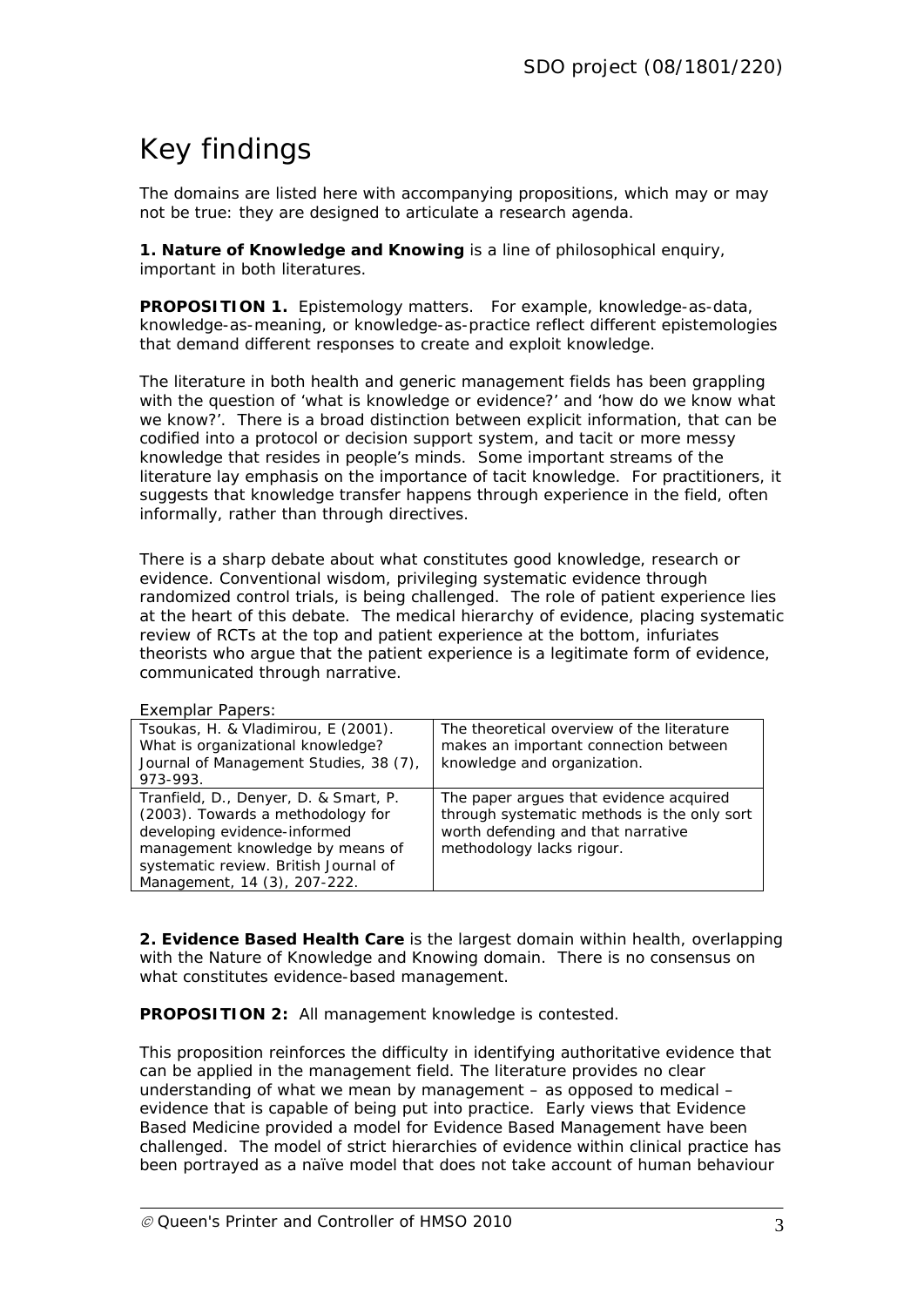#### or learning.

#### *Exemplar Papers:*

| Enour                                   |                                                |
|-----------------------------------------|------------------------------------------------|
| Freeman, A. C. and K. Sweeney (2001).   | This early critique of EBM found that clinical |
| "Why general practitioners do not       | evidence did not necessarily fit with the      |
| implement evidence: qualitative study." | patient's life. The idea of linear             |
| BMJ 323(7321): 1100-.                   | implementation was shown to be unrealistic.    |
| Walshe, K. & Rundall, T.G. (2001).      | The paper was influential in describing how    |
| Evidence-based management: from         | Evidence Based Management could learn from     |
| theory to practice in health care. The  | the Evidence Based Medicine movement.          |
| Milbank Quarterly, 79 (3), 429-457.     |                                                |

**3. Information Science and Information Technology** literature in health has focused on systematic reviews of clinical decision support systems, but there is an increasing interest in the human factor within IS/IT. The literature is inevitably a long way behind the experience of real life where interaction through the internet (e.g. wikis and blogs) plays a vital role in shaping knowledge.

**PROPOSITION 3: IS/IT will become increasingly social and interactive in its** application within the work place.

| <b>Exemplar Papers:</b>                  |                                                 |
|------------------------------------------|-------------------------------------------------|
| Alavi, M. & Leidner, D.E. (2001).        | This is a seminal paper, the most cited in the  |
| Knowledge management and knowledge       | whole review. It established that KM systems,   |
| management systems: conceptual           | even in their technical form, need to be        |
| foundations and research issues. MIS     | responsive to forms of knowledge, and therefore |
| Quarterly, 25 (1), 107-136.              | informed by theory.                             |
| Skok, W. & Kalmanovitch, C. (2005).      | The case study uses a conceptual framework      |
| Evaluating the role and effectiveness of | (cognitivistic view, connectionistic view,      |
| an intranet in facilitating knowledge    | autopoietic view) to describe mental models of  |
| management: a case study at Surrey       | intranet users in the public sector.            |
| County Council. Information and          |                                                 |
| Management, 42 (5), 731-744.             |                                                 |

**4. Barriers to Transfer and Facilitators of OD** literature typically focuses on barriers rather than enablers to knowledge sharing. Culture is the dominant barrier while relationships and interaction are at the root of most enablers.

**PROPOSITION 4:** Knowledge mobilisation is more than a technical activity. It is also cultural and political.

| <b>Exemplar Papers:</b>                 |                                             |
|-----------------------------------------|---------------------------------------------|
| McDermott, R. & O'Dell, C. (2001).      | This paper is business-oriented and         |
| Overcoming cultural barriers to sharing | provides guidelines to organizations on how |
| knowledge. Journal of Knowledge         | they might succeed in sharing knowledge.    |
| Management, 5 (1), 76-85.               |                                             |
| Morris, T. & Lancaster, Z. (2006).      | The paper is relevant to healthcare where   |
| Translating management ideas.           | distant top-down policy initiatives are     |
| Organization Studies, 27 (2), 207-233.  | routinely announced and need to be          |
|                                         | adapted for local consumption.              |

#### **5. Knowledge Transfer/Translation and Performance**

There are many models that capture the dynamic flows and processes of knowledge transfer, in the context of performance and competitive advantage. In healthcare there is a focus upon research translation, moving along the path from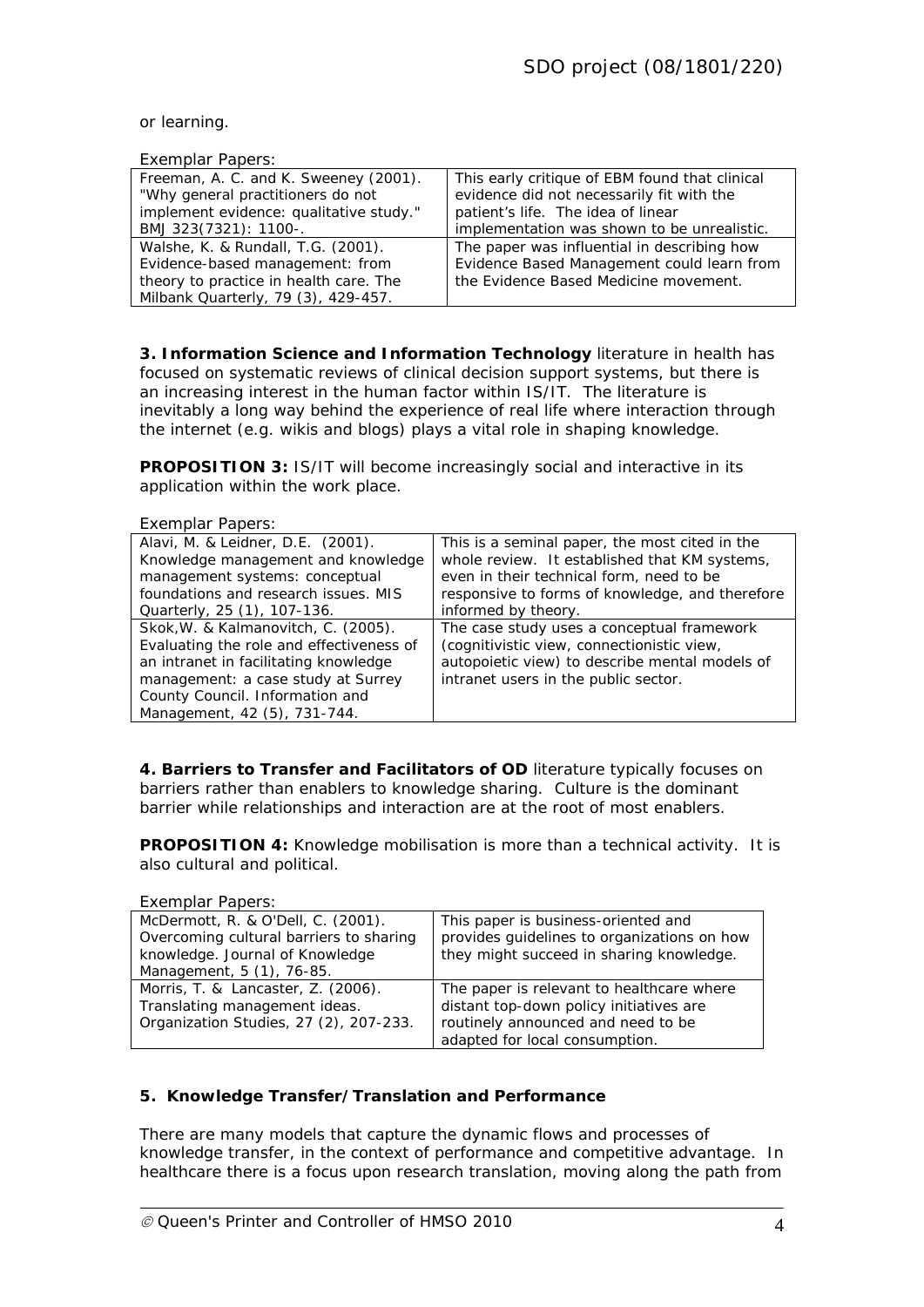bench-to-bedside. Policy statements in the NHS highlight the importance of growth through innovation in the future.

**PROPOSITION 5:** Productivity and efficiency will be increasingly important in a climate of spending restrictions, so knowledge transfer and diffusion of innovation will be essential to the health and performance of NHS organisations.

| Exemplar Papers:                              |                                                |
|-----------------------------------------------|------------------------------------------------|
| Newell, S., Swan, J. & Galliers, R.D. (2000). | Business Process Reengineering is a            |
| A knowledge-focused perspective on the        | complex technology that was diffused           |
| diffusion and adoption of complex             | through suppliers with an incentive to         |
| information technologies: the BPR example.    | 'blackbox' complex ideas. According to the     |
| Information Systems Journal, 10 (3), 239-     | model, suppliers push ideas and receptive      |
| 259.                                          | users pull them into the organisation.         |
| Parent, R., Roy, M. & St-Jacques, D.          | This is an up-to-date account of knowledge     |
| (2007). A systems-based dynamic               | transfer theory using a coherent framework     |
| knowledge transfer capacity model. Journal    | based on capacities. It acknowledges the       |
| of Knowledge Management, 11 (6), 81-93.       | socially constructed, context-specific role of |
|                                               | knowledge.                                     |

**6. Organisational Learning** is a rapidly growing field that draws together social and cognitive psychological approaches, human resources and organizational studies. It describes the aspiration to acquire knowledge, process it and distribute for re-use later in organizations.

**PROPOSITION 6:** Organisational learning is not a unified field. The management literature offers a wide research agenda, e.g. in relation to organisational boundaries, specific groups of actors and unlearning.

#### *Exemplar Papers:*

| Lam, A. (2000). Tacit knowledge,<br>Lam integrates three major strands of<br>organizational learning and societal<br>literature: organizational learning, resource<br>institutions: an integrated framework.<br>based view of the firm, and national<br>Organization Studies, 21 (3), 487-513.<br>learning institutions. The paper is rare in<br>drawing a link between micro, meso and |  |
|-----------------------------------------------------------------------------------------------------------------------------------------------------------------------------------------------------------------------------------------------------------------------------------------------------------------------------------------------------------------------------------------|--|
|                                                                                                                                                                                                                                                                                                                                                                                         |  |
|                                                                                                                                                                                                                                                                                                                                                                                         |  |
|                                                                                                                                                                                                                                                                                                                                                                                         |  |
|                                                                                                                                                                                                                                                                                                                                                                                         |  |
|                                                                                                                                                                                                                                                                                                                                                                                         |  |
| macro levels.                                                                                                                                                                                                                                                                                                                                                                           |  |
| Orzano, J.A. et al (2008). A knowledge<br>Orzano et al have surveyed the literature on                                                                                                                                                                                                                                                                                                  |  |
| management model: implications for<br>KM and show how it can be usefully applied                                                                                                                                                                                                                                                                                                        |  |
| enhancing quality in health care. Journal of<br>in primary health care. The paper links                                                                                                                                                                                                                                                                                                 |  |
| the American Society for Information<br>individual to organizational learning and                                                                                                                                                                                                                                                                                                       |  |
| Science and Technology, 59 (3), 489-505.<br>performance.                                                                                                                                                                                                                                                                                                                                |  |

**7. Organisational Form** is insufficiently addressed within health literature.

**PROPOSITION 7:** Boards will need to construct a meso perspective and take a view on organisational design. Partnership and network-based organisational forms are more effective at knowledge sharing than markets or hierarchies. There is payoff in collaborating.

The NHS is no stranger to organizational reconfiguration, but there is little in the way of a theoretical base when we look at knowledge mobilisation. The management literature draws a link between organizational form (e.g. markets, hierarchies, communities, strategic alliances), types of knowledge and transfer. Academic Health Science Centres are a recent example of NHS organizations formed to drive translational research.

| Inkpen, A. (2000). Learning through joint | l Inkpen develops the learning-based |
|-------------------------------------------|--------------------------------------|
|                                           |                                      |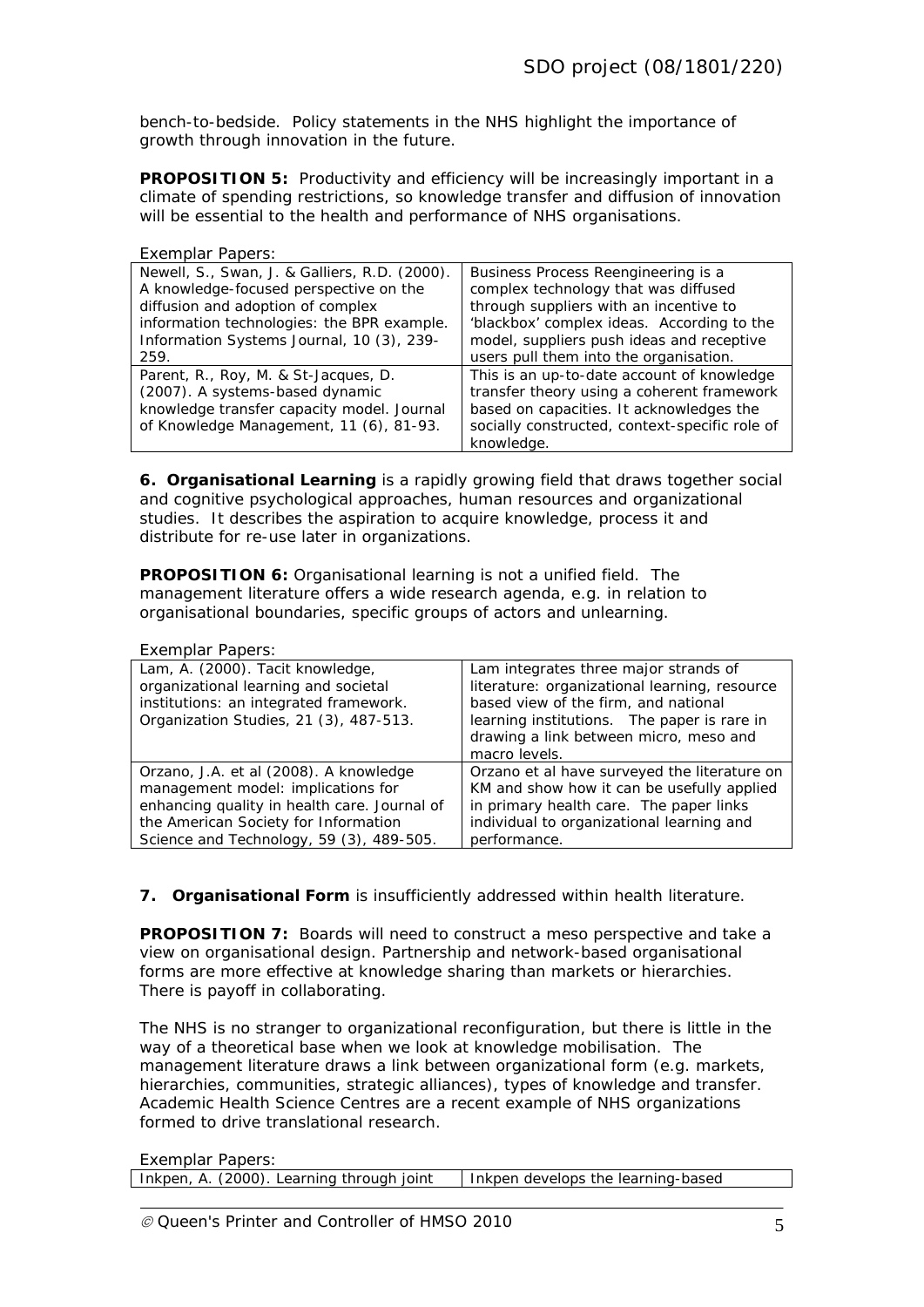| ventures: a framework of knowledge          | concepts of alliance knowledge accessibility |
|---------------------------------------------|----------------------------------------------|
| acquisition. Journal of Management Studies, | and knowledge acquisition effectiveness, in  |
| 37 (7), 1019-1044.                          | the context of Joint Ventures.               |
| Nonaka, I., Von Krogh, G. & Voelpel, S.     | Nonaka is a significant author in the field, |
| (2006). Organizational knowledge creation   | drawing western attention to Japanese        |
| theory: evolutionary paths and future       | organizational knowledge. The concept of     |
| advances. Organization Studies, 27 (8),     | 'ba' or 'space' is introduced as a condition |
| 1179-1208.                                  | for knowledge generation.                    |

**8. Resource Based View of the Firm** is an economics perspective, absent from the health literature. We have identified RBV as a potential 'cross-over' theory from generic management to the NHS. It argues that the organization is the sum of the resources at its disposal and that it gains competitive advantage by protecting and mobilizing these resources, one of which is knowledge.

**PROPOSITION 8:** The NHS needs to consider how knowledge and information can be used to improve productivity, innovation and performance. The Resource Based View of the firm has application in health.

*Exemplar Papers:* 

| $L$ <sup>1</sup> $L$ <sup>1</sup> $L$ $R$ <sup>1</sup> $L$ $R$ $R$ $R$ $R$ $R$ $R$ $R$ $R$ $R$ $R$ $R$ |                                               |
|--------------------------------------------------------------------------------------------------------|-----------------------------------------------|
| McEvily, S. & Chakravarthy, B. (2002). The                                                             | There is little empirical work to support the |
| persistence of knowledge-based advantage:                                                              | link between knowledge and performance.       |
| an empirical test for product performance                                                              | McEvily and Chakravarthy plug this gap by     |
| and technological knowledge. Strategic                                                                 | testing the theory of competitive advantage   |
| Management Journal, 23 (4), 285-305.                                                                   | at the heart of RBV. Their results broadly    |
|                                                                                                        | support RBV theory.                           |
| Wilcox King, A. & Zeithaml, C. (2003).                                                                 | The paper tests the problem of identifying    |
| Measuring organizational knowledge: a                                                                  | and measuring knowledge resources in the      |
| conceptual and methodological framework.                                                               | textile and health industries. Only one       |
| Strategic Management Journal, 24 (8), 763-                                                             | comparable measure emerged: "cost             |
| 772.                                                                                                   | containment for hospitals and managing        |
|                                                                                                        | costs for textiles" (p769).                   |

**9. Critical Theory** is the term used to describe a skeptical perspective of knowledge management, as opposed to the positivist approach of RBV and IS/IT. Influences can be traced to Marx and Foucault, and theorists perceive knowledge as a tool of power. "Managers plan, organize, co-ordinate and control" whereas workers work. Health sector sites have frequently been used as case studies in the literature to illustrate power conflicts between, for example, doctors and managers, doctors and patients, doctors and nurses.

**PROPOSITION 9:** The health sector makes greater use of critical discourse than the management sector. The role of power among occupational groups in health systems makes it appropriate to temper all positivism with scepticism.

| Exemplar Papers:                                                                                                                                                                                                                      |                                                                                                                                                                                                           |
|---------------------------------------------------------------------------------------------------------------------------------------------------------------------------------------------------------------------------------------|-----------------------------------------------------------------------------------------------------------------------------------------------------------------------------------------------------------|
| Alvesson, M. & Karreman, D. (2001). Odd<br>couple: making sense of the curious concept<br>of knowledge management. Journal of<br>Management Studies, 38 (7), 995-1018.                                                                | A knowledge intensive firm (KIF) of mainly<br>young consultants is used as a case study.<br>The conclusion is that knowledge cannot be<br>managed and, rather, that it is the workers<br>who are managed. |
| Currie, G. & Kerrin, M. (2004). The limits of<br>a technological fix to knowledge<br>management: epistemological, political and<br>cultural issues in the case of intranet<br>implementation. Management Learning, 35<br>$(1), 9-29.$ | The paper identifies a tension between<br>labour and capital. It argues that<br>employees may wield their own power and<br>render IS/IT ineffective for purposes of<br>knowledge sharing.                 |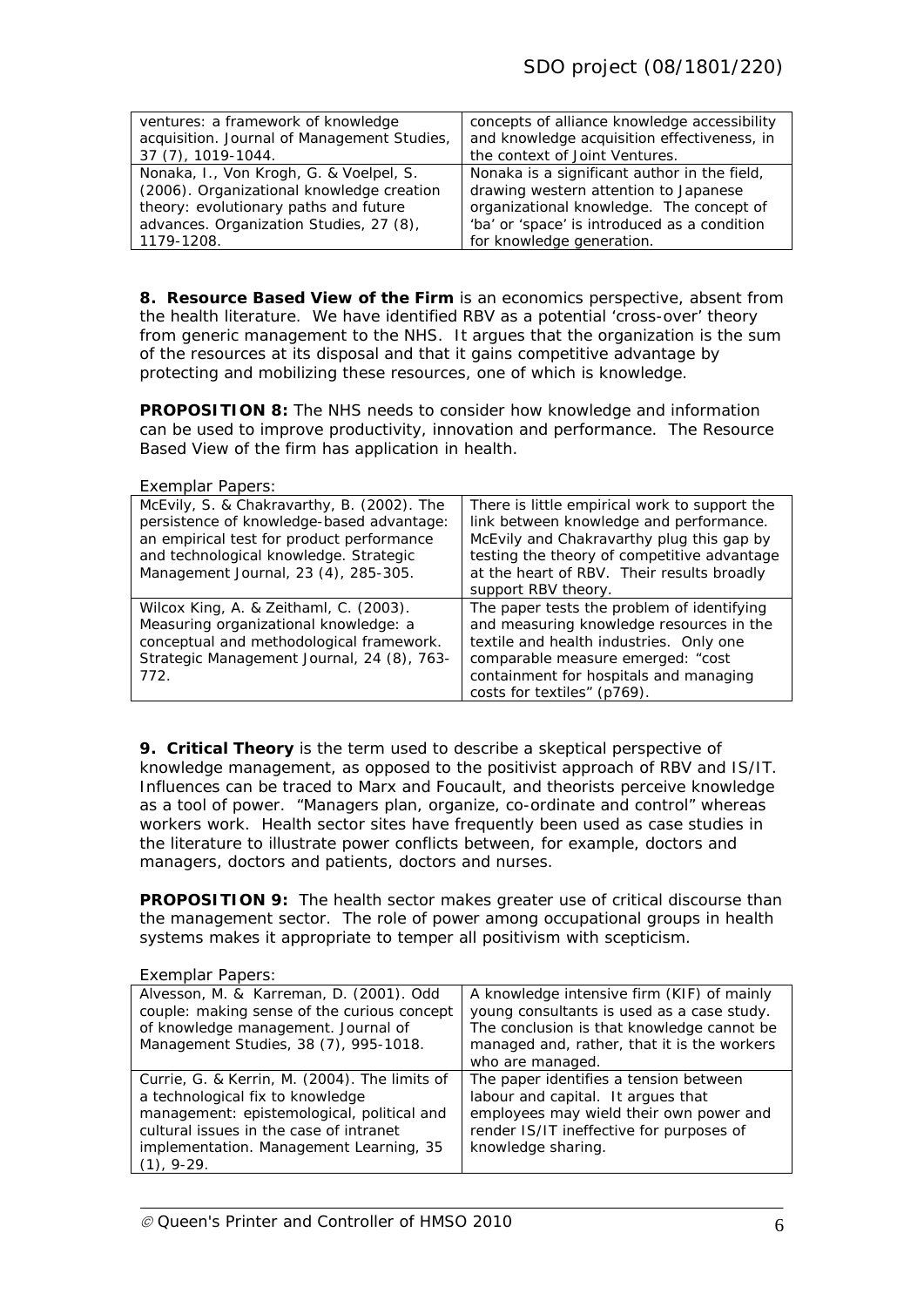**10. Communities of Practice (CoP)** is a theory that has crossed from management into health literature. It describes the process of shared learning and practice, or situated learning, that occurs when goups of people with common objectives interact and work together. The concept is readily adapted to the health sector, since occupational groups such as nurses and doctors form natural epistemic communities. Researchers and practitioners can also be analysed as separate CoP.

**PROPOSITION 10:** Organisational form is a mechanism for bridging gaps between communities of practice, e.g. through vertical integration or lateral formation of networks.

*Exemplar Papers:* 

| 2.1                                           |                                              |
|-----------------------------------------------|----------------------------------------------|
| Orlikowski, W. J. (2002). Knowing in          | Orlikowski provides a lucid account of       |
| practice: enacting a collective capability in | knowing in practice through an empirical     |
| distributed organizing. Organization          | study of a high-tech organization. She       |
| Science, 13 (3), 249-273.                     | shifts emphasis away from 'knowledge' into   |
|                                               | 'knowing'.                                   |
| Swan, J., Bresnen, M., Newell, S. &           | The focus of the paper is innovation, in the |
| Robertson, M. (2007). The object of           | context of 'knowledge boundaries' set by     |
| knowledge: the role of objects in biomedical  | specialized practice. Situated learning is   |
| innovation. Human Relations, 60 (12),         | integrated with theories of knowledge        |
| 1809-1837.                                    | objects.                                     |
|                                               |                                              |

**11. Anthropology, Culture and Conversation** is a small domain, indicating that (a) the research methods are seldom applied and (b) where the methods are used, the subject matter is often described elsewhere, e.g. in communities of practice.

**PROPOSITION 10:** We need more research at the distinctive meso level, using more sophisticated methodological designs.

Within the health literature there is little real focus on the meso level. Behaviour tends to be observed at the practitioner (micro) or policy (macro) level and qualitative research is mainly undertaken through interviews. More complex methodological designs involving, for example, ethnography are expensive and therefore rare.

#### *Exemplar Papers:*

| Carlile, P.R. (2002). A pragmatic view of | Carlile spent a year observing product  |
|-------------------------------------------|-----------------------------------------|
| knowledge and boundaries: boundary        | developers in a manufacturing firm. He  |
| objects in new product development.       | found that boundary objects, such as    |
| Organization Science, 13 (4), 442-455.    | drawings, were essential in providing a |
|                                           | shared syntax or language between       |
|                                           | individuals.                            |

**12. Super Structures** deals with funding and commissioning agencies in health care. In general the literature has focused on getting research into practice, with reference to researcher-practitioner and researcher-policy maker interfaces. Infrastructure issues appeared in Phase 2 of this scoping review but did not feature strongly in the Phase 1 search. The implication is that insufficient attention is being paid to the macro structure (or *deus ex machina*) that funds research priorities.

**PROPOSITION 12:** There is insufficient research into the structures which fund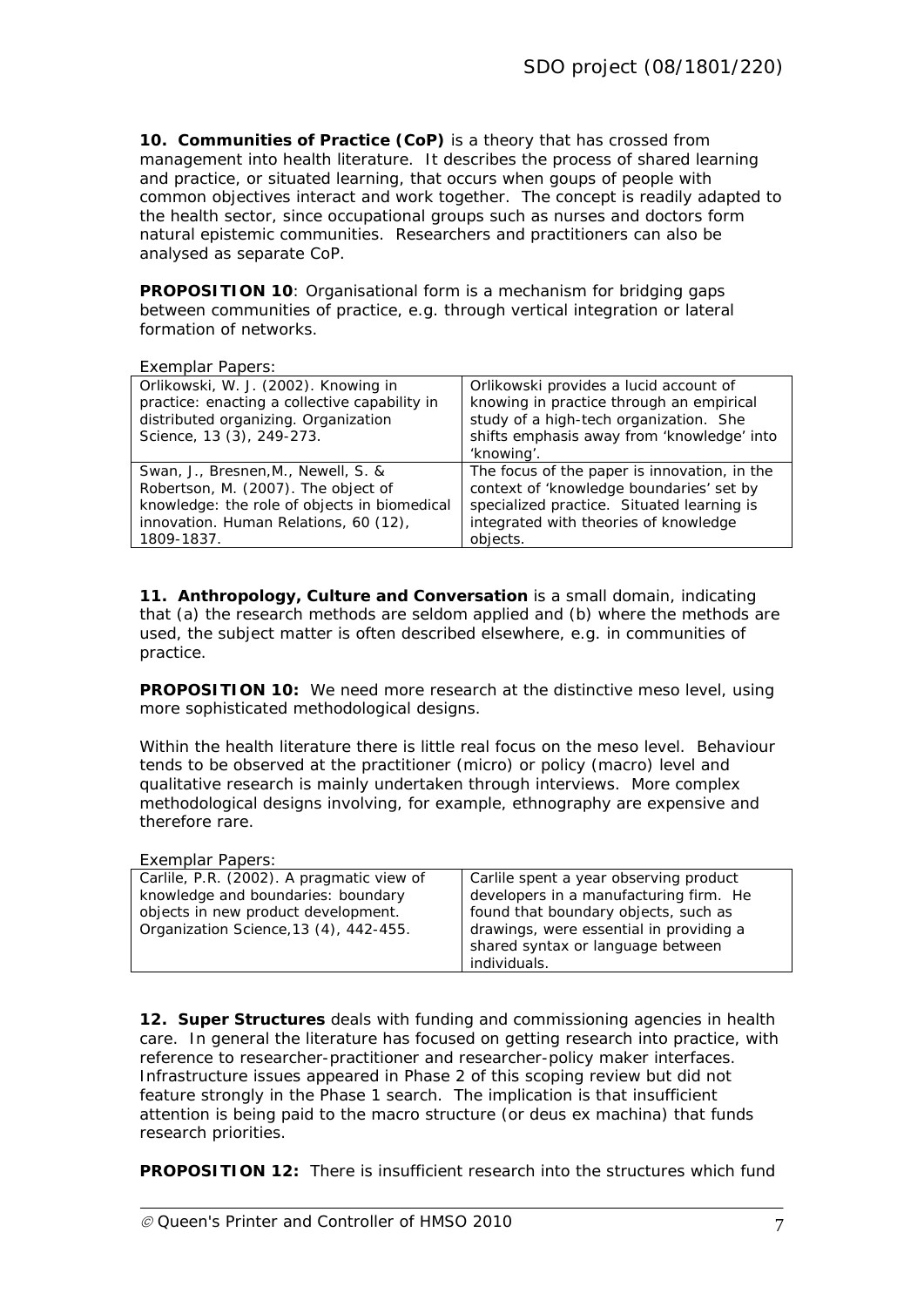R&D.

The criteria of exemplar papers was not applied in Phase 2 but, for completeness, we mark out two significant publications.

| <b>Significant Publications:</b>                                                                                                                                                                                                                   |                                                                                                                                                                                          |
|----------------------------------------------------------------------------------------------------------------------------------------------------------------------------------------------------------------------------------------------------|------------------------------------------------------------------------------------------------------------------------------------------------------------------------------------------|
| Allen, P., Peckham, S., Anderson, S., &<br>Goodwin, N. (2007). Commissioning<br>research that is used: the experience of the<br>NHS Service Delivery and Organisation<br>Research and Development Programme.<br>Evidence & Policy, 3 (1), 119-134. | The paper addresses the problem of<br>commissioning research that meets the<br>needs of the NHS. Commissioning problems<br>precede the challenge of putting research<br>into practice.   |
| Nutley, S.M., Walter, I. & Davies, H.T.<br>(2007). Using evidence: How research can<br>inform public services. UK: The Policy Press.                                                                                                               | The book is a comprehensive review of<br>research utilization. Research<br>infrastructures are located within a supply-<br>demand relationship between researchers<br>and commissioners. |

### Conclusions

This scoping review has paid particular attention to the management literature to look at what it can offer. Healthcare has imported generic management theorems in the past to good effect, drawing on theories of tacit knowledge and sensemaking, e.g. in Communities of Practice, to construct models that competed with the prevailing orthodoxy of Evidence Based Health Care.

The health sector has a well developed sense of power structures that has been exported to the generic literature. It is also aware of the macro environment in which institutions work.

We have identified a gap between management and health in the form of the Resource Based View of the firm, an economic perspective of the organisation in the context of competition and advantage. We conjecture that there is scope to develop this perspective in the health arena, but are mindful of the need to temper private sector models with health sector realities. The role of doctors as the dominant occupational group is not trivial. It needs to be factored into theoretical frameworks that deal with knowledge mobilization and research utilization in health care.

#### **Theoretical Research Gaps**

The scoping review supports the use of a theoretical framework to inform healthcare research. The following gaps are identified as priority areas for further research:

- Organizational form and design there is currently an absence of high quality literature in this area;
- Competing accounts of organizations through RBV and critical theory will inform questions of organizational form;
- Conceptual epistemological questions, e.g. "what is evidence?" are fundamental and underpin all enquiries into knowledge mobilization in the NHS.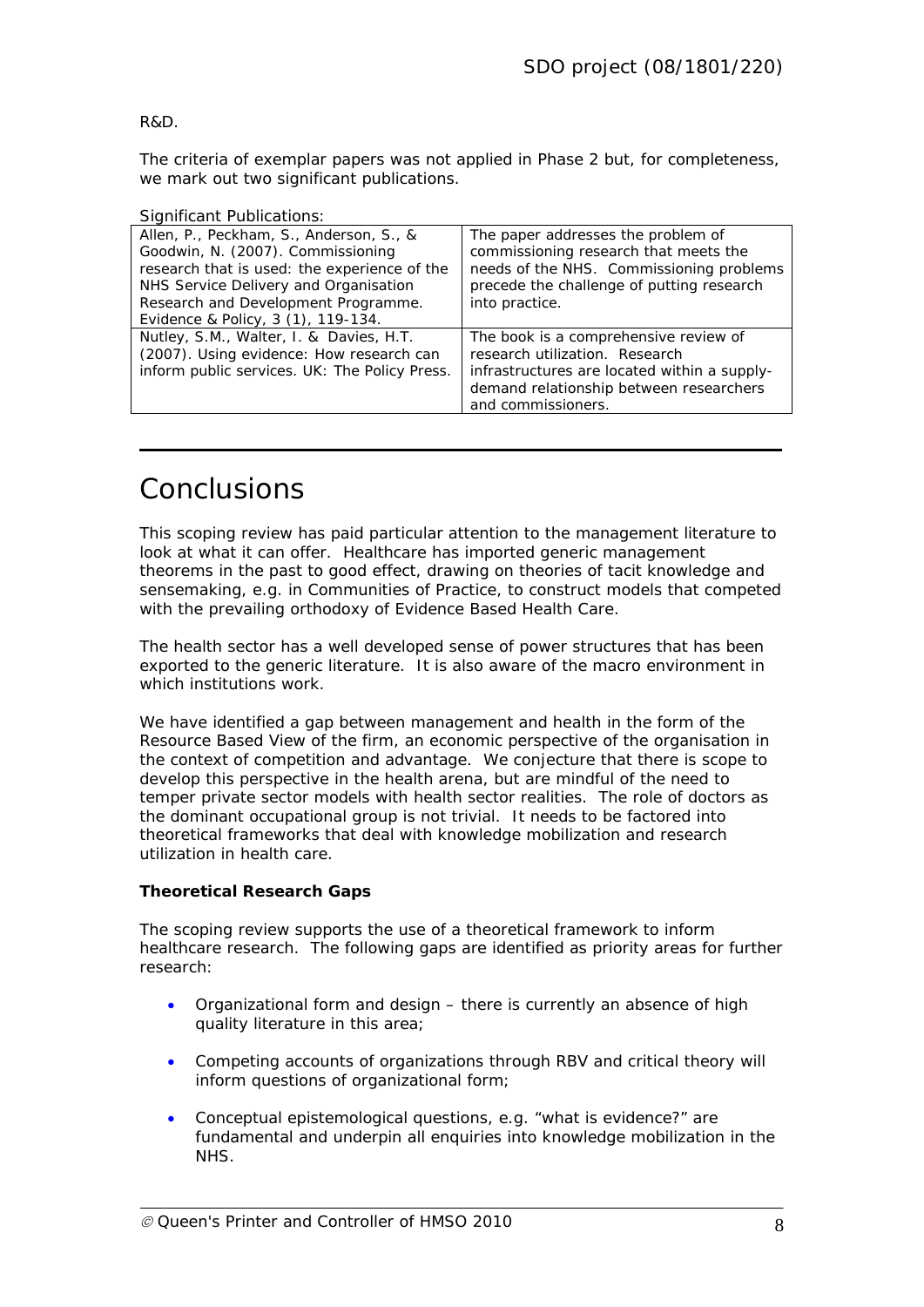#### **End User Research Gaps**

Areas with more immediate end-user relevance concern processes and flows of knowledge mobilisation, with focus on:

- Application of information systems and technology;
- Models of knowledge transfer, innovation and diffusion we have identified several models. Empirical work is needed to evaluate those that have greatest application to the NHS;
- Barriers and facilitators there is a considerable body of work in this area. It is underpinned by an assumption that managers have power and autonomy to deliver knowledge mobilization. This needs to be tested through empirical research, given the presence of powerful professional groups.

#### **Post Script**

The review has explored a divergent literature speaking different languages. There is no unified theory or discipline to cover the field. Researchers will need to read-up and become acquainted with unfamiliar disciplines, equivalent to learning new languages.

**PROPOSITION 13.** The multi-disciplinary discourses concerning knowledge, evidence and research will never converge.